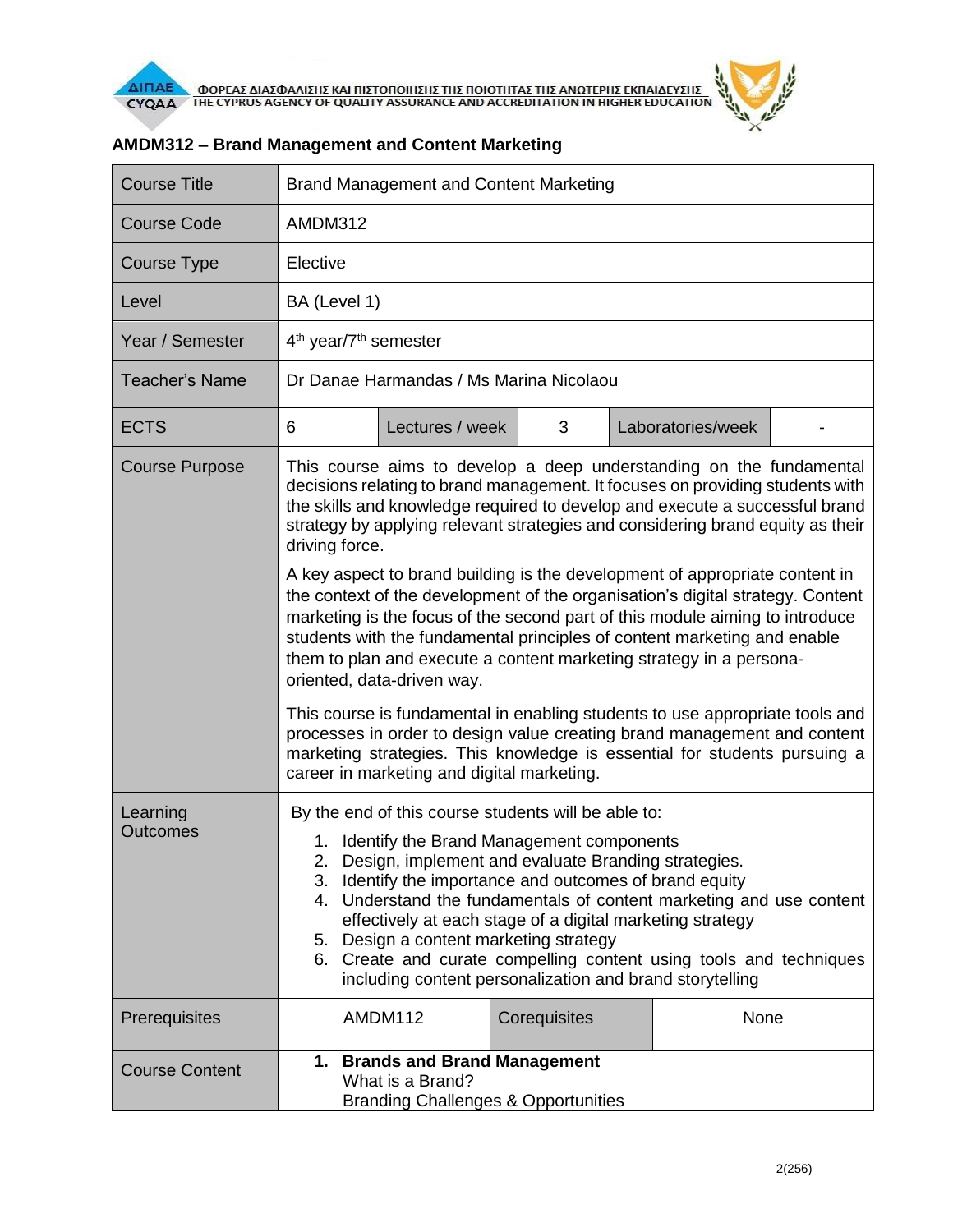

|  |                                                                                                                                                                                                                                                                                                                                               | × |
|--|-----------------------------------------------------------------------------------------------------------------------------------------------------------------------------------------------------------------------------------------------------------------------------------------------------------------------------------------------|---|
|  | The Brand Equity Concept<br><b>Strategic Brand Management Process</b>                                                                                                                                                                                                                                                                         |   |
|  | 2. Customer-based brand equity<br>Making a Brand Strong<br>Sources of Brand Equity<br>The 4 Steps of Strong Brand Building<br><b>Creating Customer Value</b>                                                                                                                                                                                  |   |
|  | 3. Brand Positioning<br><b>Establishing Brand Positioning</b><br><b>Positioning Guidelines</b><br>Internal Branding<br><b>Brand Audits</b>                                                                                                                                                                                                    |   |
|  | 4. Designing marketing programmes to build brand equity<br>The New Media Environment<br><b>Marketing Communication Options</b><br>Developing IMC Programs<br>Leveraging Secondary Brand Associations to Build Brand Equity<br>○ Country of Origin Effects<br>○ Channels of Distribution<br>○ Co-Branding Licensing<br>o Celebrity Endorsement |   |
|  | 5. Developing a Brand Equity Measurement & Management<br><b>System</b><br>The Brand Value Chain<br><b>Designing Brand Tracking Studies</b><br><b>Brand Equity Management System</b>                                                                                                                                                           |   |
|  | 6. Designing and Implementing Branding Strategies<br><b>Brand Architecture</b><br><b>Brand Hierarchy</b><br>Designing a Branding Strategy<br>Introducing and naming new products and brand extensions                                                                                                                                         |   |
|  | 7. Content Marketing Concepts and Strategy<br>Content marketing<br>Types of content<br>Content intent<br><b>Community Management</b><br><b>Content Marketing Strategy</b>                                                                                                                                                                     |   |
|  | 8. Using Content Research to Find Opportunities<br>Social listening<br>Competitor analysis<br>Content audit                                                                                                                                                                                                                                   |   |

**9. Developing a Content Marketing Plan**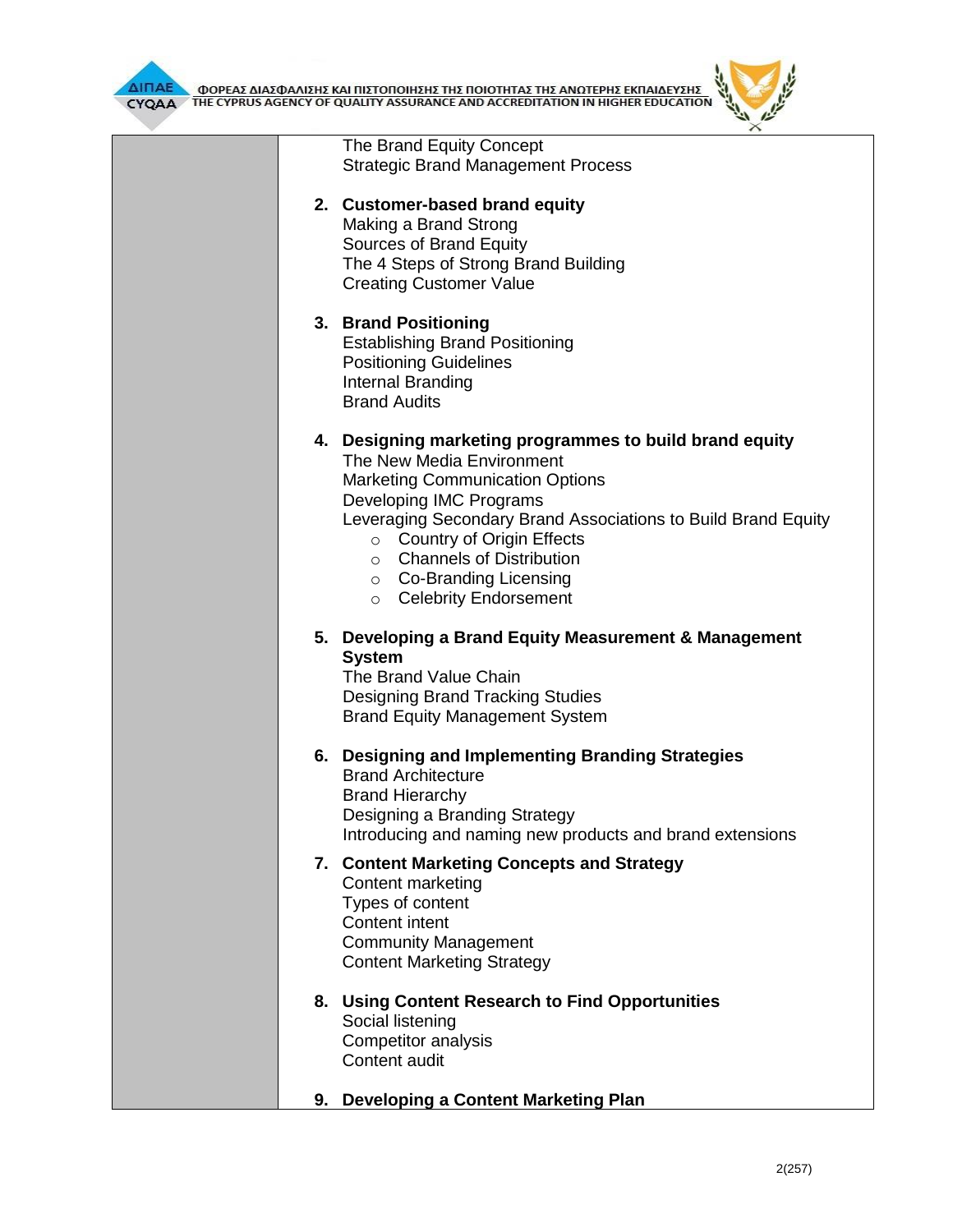

|              | Content goals                                                                                                                                     |  |  |  |  |
|--------------|---------------------------------------------------------------------------------------------------------------------------------------------------|--|--|--|--|
|              | Buyer personas                                                                                                                                    |  |  |  |  |
|              | <b>Content Topics</b>                                                                                                                             |  |  |  |  |
|              | <b>Content calendars</b>                                                                                                                          |  |  |  |  |
|              | Content management systems                                                                                                                        |  |  |  |  |
|              | <b>10. Creating and Curating Content</b>                                                                                                          |  |  |  |  |
|              | Content creation                                                                                                                                  |  |  |  |  |
|              | Content types                                                                                                                                     |  |  |  |  |
|              | Content creation tools                                                                                                                            |  |  |  |  |
|              | Content curation                                                                                                                                  |  |  |  |  |
|              | Content curation tools                                                                                                                            |  |  |  |  |
|              | Defining your brand personality                                                                                                                   |  |  |  |  |
|              | Brand story telling                                                                                                                               |  |  |  |  |
|              | Content personalisation                                                                                                                           |  |  |  |  |
|              | 11. Publishing and Distributing Content                                                                                                           |  |  |  |  |
|              | Content platforms                                                                                                                                 |  |  |  |  |
|              | Content seeding                                                                                                                                   |  |  |  |  |
|              | Content scheduling                                                                                                                                |  |  |  |  |
|              | Content promotion                                                                                                                                 |  |  |  |  |
|              | Content repurposing                                                                                                                               |  |  |  |  |
|              | 12. Metrics and Content Marketing Performance                                                                                                     |  |  |  |  |
|              | <b>Content marketing ROI</b>                                                                                                                      |  |  |  |  |
|              | <b>Content Marketing goals</b>                                                                                                                    |  |  |  |  |
|              | Key metrics and tools                                                                                                                             |  |  |  |  |
| Teaching     | The taught part of this course is delivered to the students by the means of                                                                       |  |  |  |  |
| Methodology  | thought 3 hour lectures per week with the help of power point presentations.                                                                      |  |  |  |  |
|              | Video and other visual material is also used to demonstrate the application                                                                       |  |  |  |  |
|              | of the course's content by real life companies and to provide students with                                                                       |  |  |  |  |
|              | information by experts (e.g. CEO's, marketing professionals).                                                                                     |  |  |  |  |
|              |                                                                                                                                                   |  |  |  |  |
|              | In addition to the lectures, students are encouraged to participate in active                                                                     |  |  |  |  |
|              | discussions, questions and answer and debates. In class group work                                                                                |  |  |  |  |
|              | involving brainstorming and cooperative learning is an important part of this                                                                     |  |  |  |  |
|              | courses teaching methodology. Students are often requested to work on<br>small tasks/challenges or short case studies in order to consolidate the |  |  |  |  |
|              | theoretical concepts taught.                                                                                                                      |  |  |  |  |
|              |                                                                                                                                                   |  |  |  |  |
| Bibliography | Textbooks:                                                                                                                                        |  |  |  |  |
|              | Keller, K.L. and Swaminathan, V. (2020) Strategic Brand<br>$\circ$                                                                                |  |  |  |  |
|              | Management. Pearson Education                                                                                                                     |  |  |  |  |
|              | Digital Marketing Institute learning materials<br>$\circ$                                                                                         |  |  |  |  |
|              |                                                                                                                                                   |  |  |  |  |

 $\theta$  $\mathbb{R}$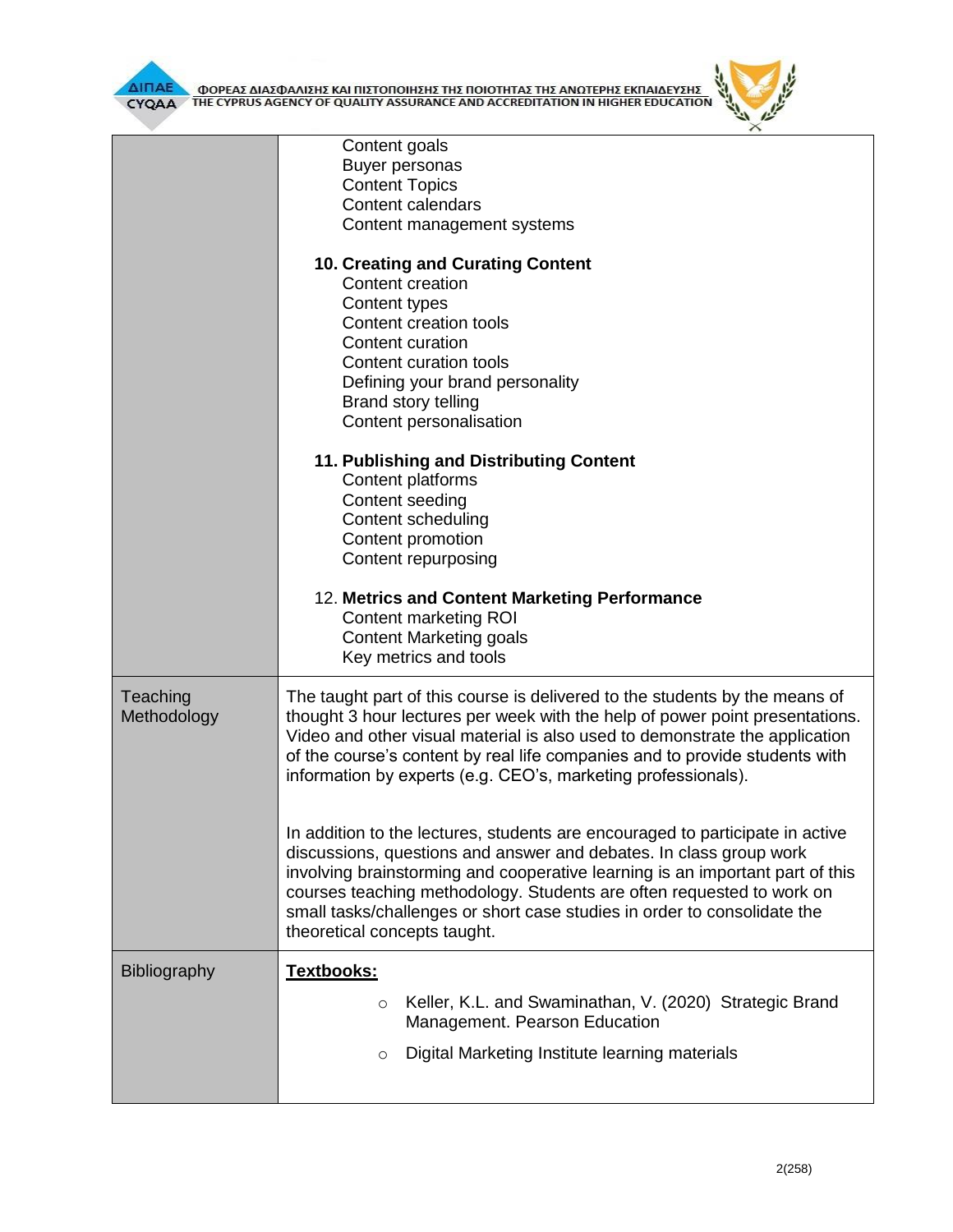



|            | References:                                                                                                                |                                                                                                                                                                                                                                                                                                                                                                                                                                                                                                                                                                                                                                                                                                             |  |  |
|------------|----------------------------------------------------------------------------------------------------------------------------|-------------------------------------------------------------------------------------------------------------------------------------------------------------------------------------------------------------------------------------------------------------------------------------------------------------------------------------------------------------------------------------------------------------------------------------------------------------------------------------------------------------------------------------------------------------------------------------------------------------------------------------------------------------------------------------------------------------|--|--|
|            | <b>Book</b>                                                                                                                |                                                                                                                                                                                                                                                                                                                                                                                                                                                                                                                                                                                                                                                                                                             |  |  |
|            | $\circ$                                                                                                                    | Jobber, D. And Ellis-Chadwick, F. (2019) Principles and<br>Practice of Marketing (9th Edition). McGraw Hill                                                                                                                                                                                                                                                                                                                                                                                                                                                                                                                                                                                                 |  |  |
|            | <b>Journal articles</b>                                                                                                    |                                                                                                                                                                                                                                                                                                                                                                                                                                                                                                                                                                                                                                                                                                             |  |  |
|            | $\circ$<br>$\circ$<br>$\circ$                                                                                              | Greenberg, D., Ehrensperger, E., Schulte-Mecklenbeck, M.<br>et al. (2020) The role of brand prominence and<br>extravagance of product design in luxury brand building:<br>What drives consumers' preferences for loud versus quiet<br>luxury? Journal of Brand Management, 27, p. 195-210<br>Meire, M., Hewett, K. and Ballinngs, M. Kumar, V. and Van<br>den Poel, D. (2019) The role of marketer-generated content<br>in customer engagement marketing. Journal of Marketing,<br>83(6), p.21-42<br>Scholz, J. and Smith, A. N. (2019) Branding in the age of<br>social media firestorms: how to create brand value by<br>fighting back online. Journal of Marketing Management,<br>35(11-12), p.1100-1134 |  |  |
|            | <b>Suggested Journals</b>                                                                                                  |                                                                                                                                                                                                                                                                                                                                                                                                                                                                                                                                                                                                                                                                                                             |  |  |
|            | $\circ$<br>$\circ$<br>$\circ$<br>$\circ$<br>$\circ$<br>$\circ$<br>$\circ$<br>$\circ$<br>$\circ$<br>$\circ$<br>$\circ$<br>O | European Journal of Marketing<br>International Journal of Advertising<br>International Journal of Marketing Communications<br>Journal of brand management<br>Journal of Consumer research<br>Journal of Marketing<br>Journal of Promotion Management<br><b>Useful Links</b><br>Advertising Age www.adage.com<br>DIGIDAY www.digiday.com<br>Marketing Week www.marketingweek.com<br>MarketingProfs www.marketingprofs.com<br>Search engine journal<br>https://www.searchenginejournal.com/category/content-<br>marketing/#close                                                                                                                                                                              |  |  |
|            | $\circ$<br>$\circ$<br>$\circ$<br>$\circ$<br>$\circ$                                                                        | Facebook Newsroom https://about.fb.com/news/<br>Think with Google https://www.thinkwithgoogle.com/<br>Digiday https://digiday.com/<br><b>HubSpot Company News</b><br>https://www.hubspot.com/company-news<br>Official YouTube Blog https://youtube.googleblog.com/                                                                                                                                                                                                                                                                                                                                                                                                                                          |  |  |
| Assessment | (a) Methods:                                                                                                               | Students will be assessed as follows:<br><b>Final exam</b><br><b>Course work</b>                                                                                                                                                                                                                                                                                                                                                                                                                                                                                                                                                                                                                            |  |  |